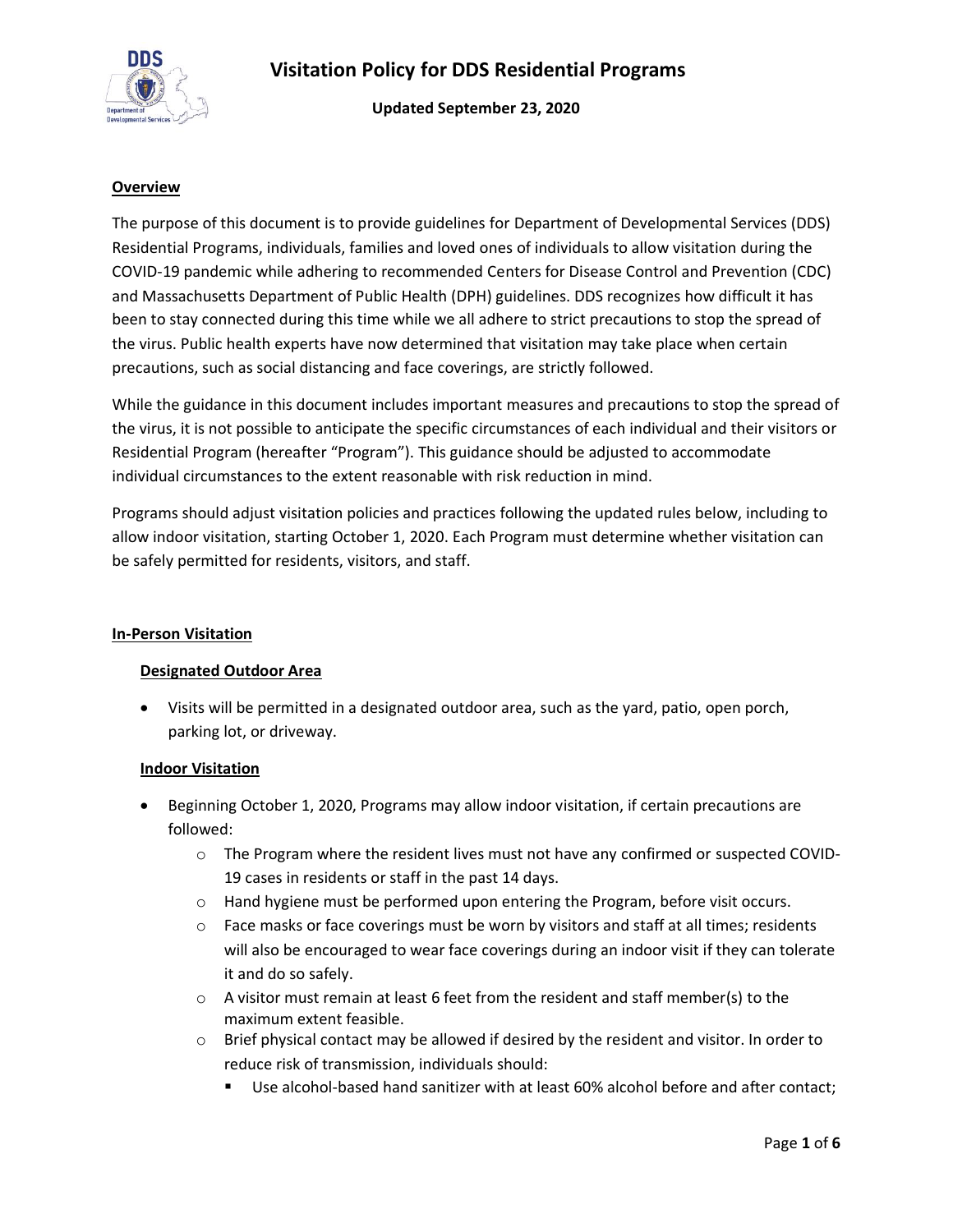

## **Updated September 23, 2020**

- o Hug with faces in opposite directions; and
- o Limit the duration of close physical contact and avoid close face-to-face contact even when face coverings are used.
- Programs must designate space where visitation is to occur that meets the following criteria:
	- $\circ$  Allow visitation to occur in a way that ensures social distancing from other residents and staff.
	- o Minimize visitor impact on the Program space and routine of other residents.
	- $\circ$  Ensure that ventilation systems operate properly, have been serviced in accordance with manufacturer recommendations, including cleaning of filters, and increase circulation of outdoor air as much as possible.
- If the home allows for safe indoor visitation, meeting the criteria above, then the visit may occur in the home; if not, an indoor visitation option should be arranged by the Program at an alternative site that meets the indoor visitation criteria described above.
- Programs must implement a schedule for frequent cleaning and disinfection of the designated indoor visitation space, including cleaning high-touch surfaces using an appropriate [EPA](https://www.epa.gov/pesticide-registration/list-n-disinfectants-use-against-sars-cov-2)[registered disinfectant.](https://www.epa.gov/pesticide-registration/list-n-disinfectants-use-against-sars-cov-2)

#### **Limitations on Visitors**

- Visits will be limited to 2 visitors per resident at a time.
- Individuals at-risk are strongly encouraged to remain home.
- Programs should limit the number of visits occurring at the same time to ensure social distance can be maintained.
- For the purpose of this guidance, visitors do not include designated support workers for individuals with a disability or special needs.

#### **Visitor Screening**

- All visitors must be screened for COVID-19 symptoms and have their temperature checked prior to visiting with a resident.
	- o Visitors are not permitted to visit if they have symptoms of COVID-19, including fever, cough, shortness of breath, sore throat, muscle pain, chills, or new loss of taste or smell.
	- o Anyone with a fever (100.0 F or over) **will not be permitted to visit** the home.
		- Thermometers must be disinfected after each use, per the manufacturer instructions.
	- o Visitors are not permitted to visit if they have tested positive for COVID-19 in the past 14 days or if they have been ordered by a medical professional or public health official to quarantine due to exposure.
- Screening for indoor visitation should occur at a designated single point of entry outside the Program.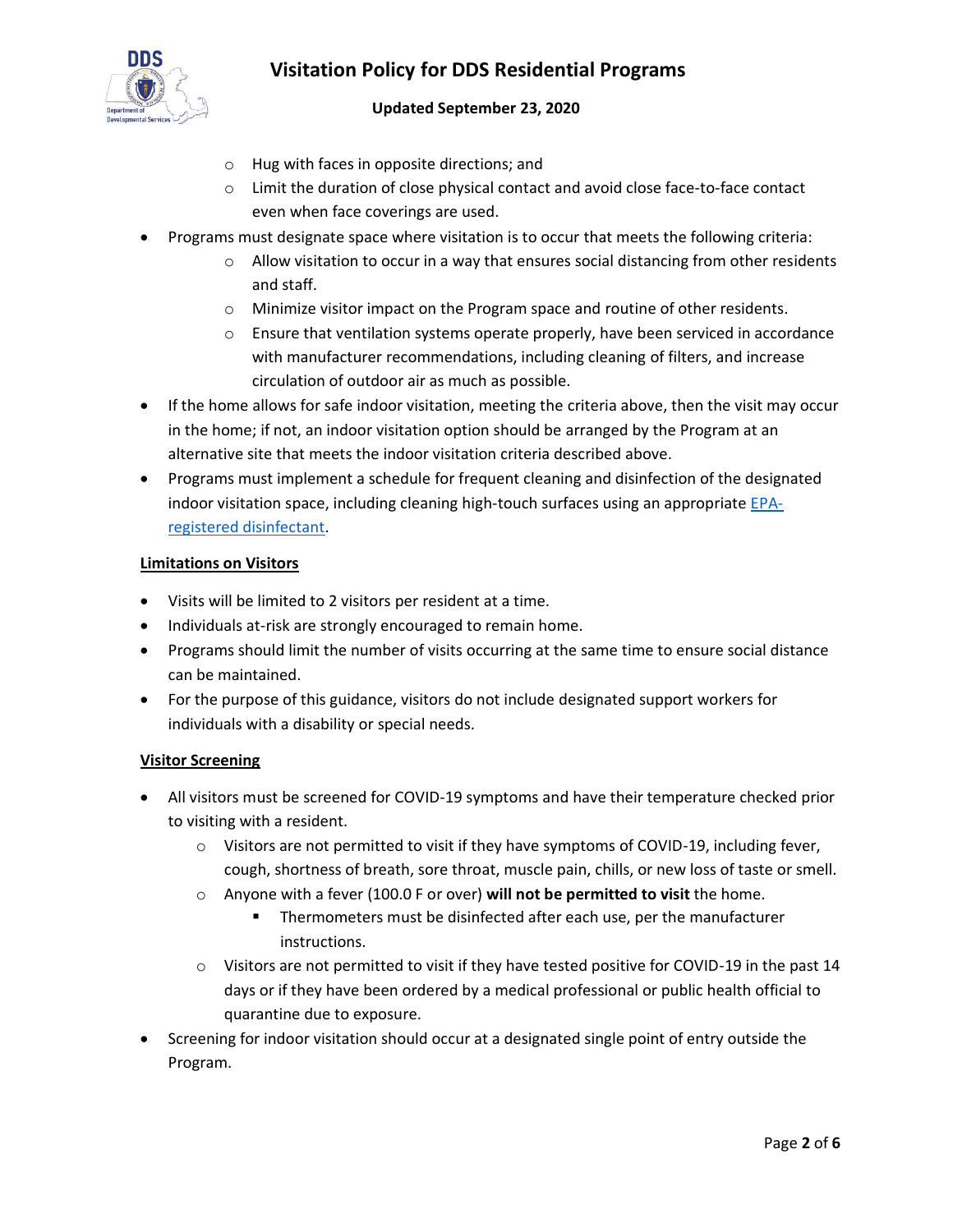

### **Updated September 23, 2020**

- Any individual who participates in a visitation and develops signs and symptoms of COVID-19 such as fever, cough, shortness of breath, sore throat, muscle pain, chills, or new onset loss of smell or taste within 2 days after the visitation must immediately notify the program of the date they were on site, the individuals they were in contact with, and the locations where the visit occurred.
- Programs should immediately screen the individuals who had contact with the visitor for the level of exposure and follow up with the Program's medical director or the patient/resident's care provider.

#### **Face Masks**

- All visitors over 2 years of age are required to wear a face covering mask during the visit if they can do so safely.
	- $\circ$  Visitors should bring their own face covering, in order to preserve the Program's PPE supply. However, if a visitor does not have a face covering, one will be provided.
- Residents will also be encouraged to wear face coverings if they can tolerate it and do so safely. Masks may not be appropriate for:
	- $\circ$  Individuals with I/DD or a behavioral condition who are not able to tolerate wearing a mask
	- o Individuals for whom wearing a mask causes trouble breathing

#### **Eating Together During the Visit**

- Visitors may like to bring a favorite food or a meal to share with their loved ones, eating together during the visit should be monitored with risk reduction in mind:
	- $\circ$  Social distancing must be maintained while food is being shared during an indoor visit.
	- $\circ$  Visitors and residents must wear masks to the extent possible and practice hand hygiene before and after eating.
	- $\circ$  No food should be shared off the same plate or drinking by mouth from the same container. Each person should use their own eating utensils and not share plates, cups, or utensils.
	- $\circ$  Any communal food brought that is left over after a visit should be disposed of or should be taken by the visitor.
	- $\circ$  Any unopened food or snacks bought for the individual may be given to staff who can label with the individual's name.

#### **Scheduling Visits in Advance**

- All visits must be scheduled with the Program in advance to allow coordination with others that may also want to visit and to ensure appropriate staffing levels.
- A Program has discretion to limit the length of any visit, the days on which visits will be permitted, the hours during a day when visits will be permitted, and the number of times during a day or week a resident may be visited in order to ensure the safety of individuals served by the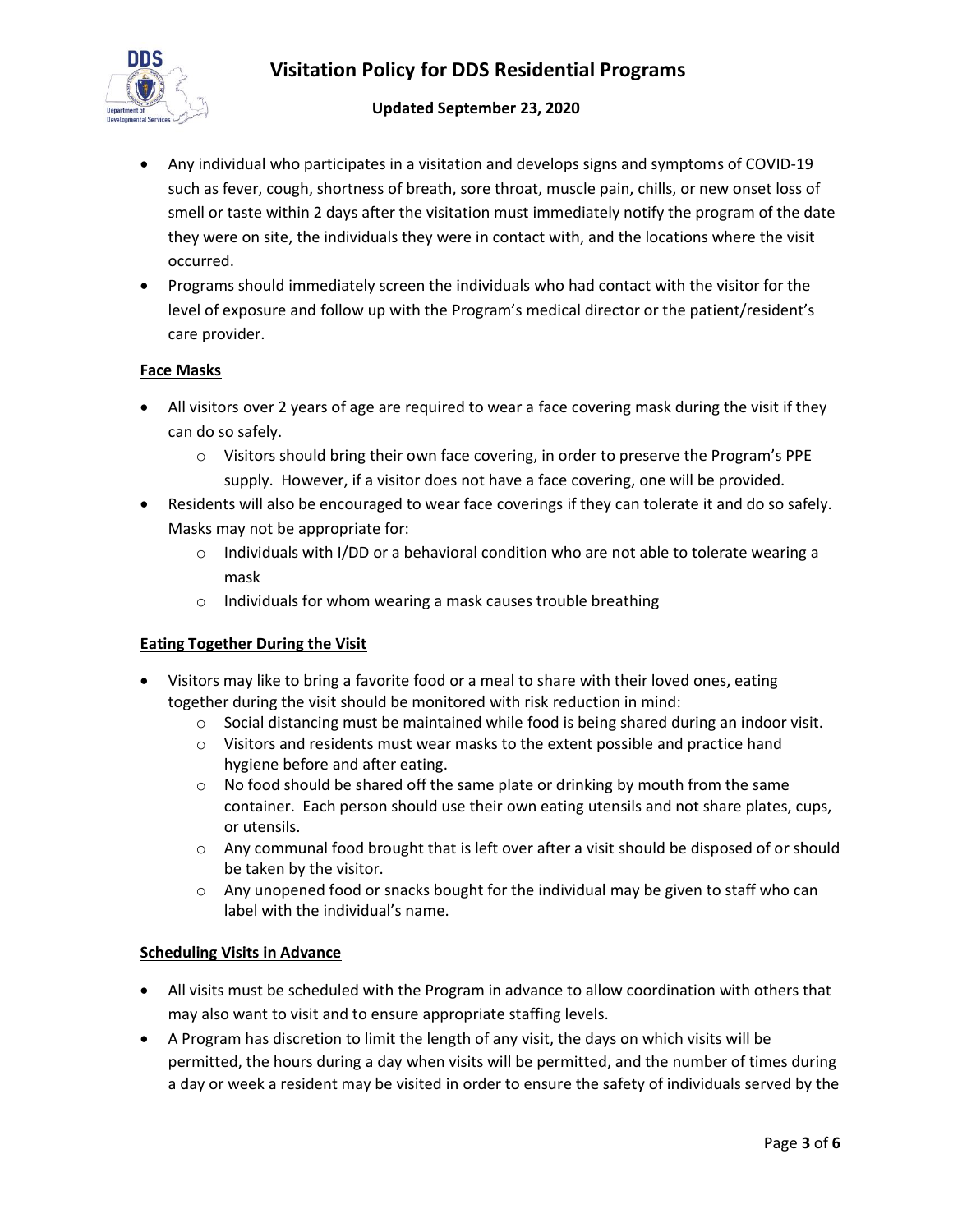

### **Updated September 23, 2020**

Program and staff. Limits imposed by the Program should be based upon safety considerations and should not be arbitrary.

- Programs are encouraged to allow visiting hours throughout the day and should stagger visits as necessary in order to accommodate social distancing.
- It is preferable to have visits occur at the same time each week for planning purposes.
- Visitors should call ahead to ensure that the home is not under quarantine and that the individual served can be emotionally prepared for the visit.
- Programs must keep a log of all visitors, including name, date of visit, and staff on shift.
- Programs will continue to support alternative electronic methods for communication between residents and visitors, such as Skype, FaceTime, WhatsApp or Google Duo.

### **Quarantined Homes and Isolated Residents**

- Visits will not be permitted with anyone who is currently under isolation because they are presumed or confirmed COVID-19 positive or quarantined because of close or household contact.
- A resident may be visited if: the resident has recovered from COVID-19; or the resident is not currently isolated or quarantined for COVID-19;.

#### **Disinfecting the Visitation Area**

• All surfaces in the visitation area should be disinfected using an [EPA-approved disinfectant for](https://www.epa.gov/pesticide-registration/list-n-disinfectants-use-against-sars-cov-2)  [use against SARS-CoV-2](https://www.epa.gov/pesticide-registration/list-n-disinfectants-use-against-sars-cov-2) after each visit.

## **Off-Site Visitation**

Beginning July 3, 2020, individuals may go with family or loved ones for an off-site visit, including an overnight visit subject to the following:

- The resident is not currently under isolation because they are presumed or confirmed COVID-19 positive or quarantined because of close or household contact
- The resident and visitor(s) must not have signs or symptoms of COVID-19 and must not have a temperature of >100.0 °F
	- $\circ$  Thermometers must be disinfected after each use, per the manufacturer instructions.
- The family member or loved one must sign an attestation form, attesting that:
	- $\circ$  All individuals who the resident plans on visiting are free from any symptoms of COVID-19, including fever, cough, shortness of breath, sore throat, muscle pain, chills, or new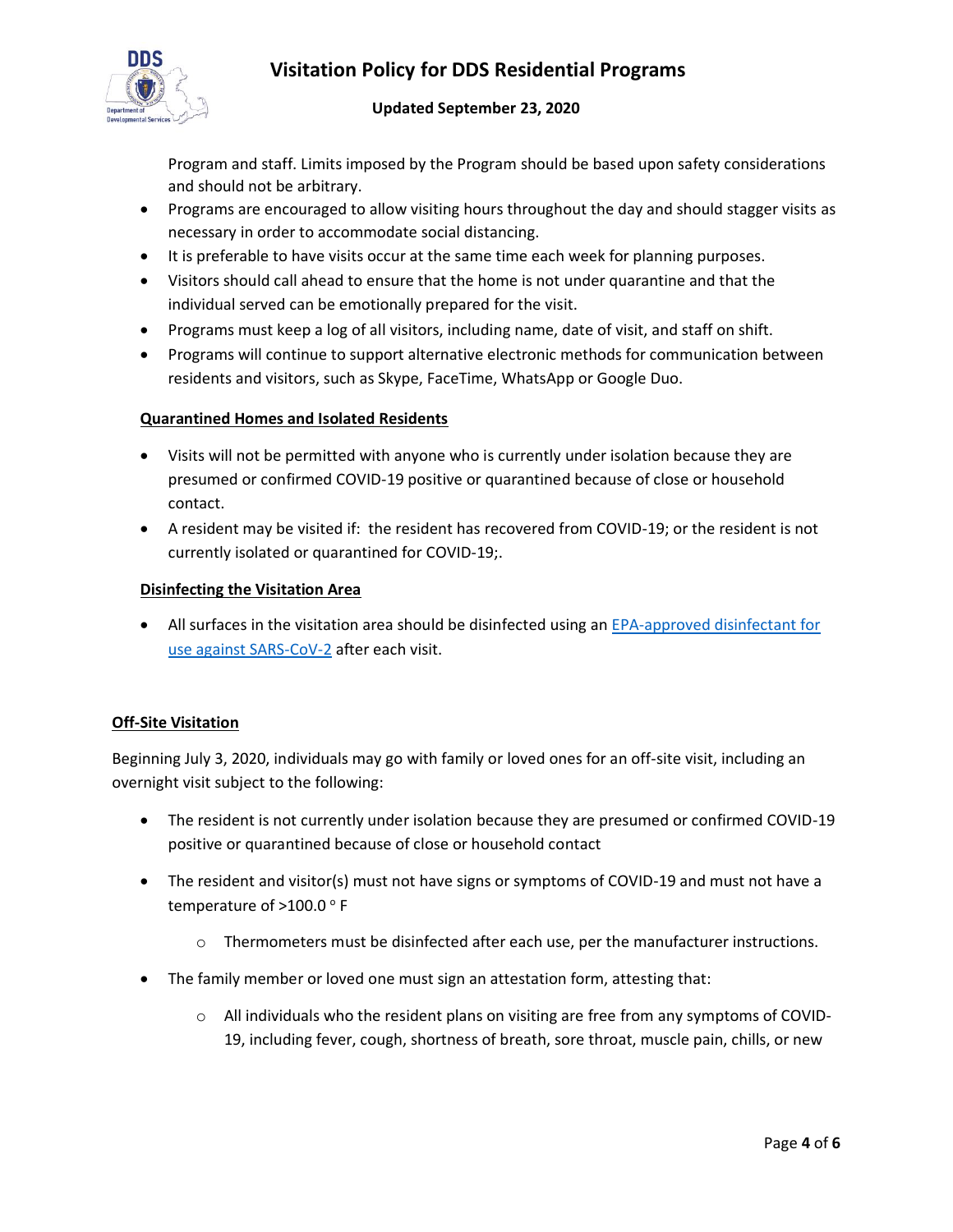

## **Updated September 23, 2020**

loss of taste or smell, and have not been in close contact<sup>1</sup> with anyone with a confirmed or suspected case of COVID-19 in the past 14 days.

- $\circ$  Close contact will be prevented with anyone who has not been screened for symptoms of COVID-19.
- o A face mask or covering will be worn by all visitors and by the resident if they can do so safely while unable to socially distance indoors, including in the family home, and in other enclosed areas such as a car.
- $\circ$  If staying overnight, the resident will sleep in their own room, or if not possible, at least six feet from others, to the greatest extent possible.
- $\circ$  Medical attention will be sought by family and the Program will be notified if the individual starts displaying symptoms of illness or comes into contact with a COVID-19 positive person while away on visit.
- o Infection control protocols will be followed during the entirety of the visit.
- For home visits, family or loved ones will be asked to provide the names and contact information for any person the resident is anticipated to come into contact with on the visit in case contact tracing becomes necessary. Family or loved ones should communicate modifications to this section of the form upon return.
	- $\circ$  Additionally, family or loved ones should inform Program staff if the individual traveled out of state during the visit.
- Families or loved ones must monitor themselves and the individual for COVID-19 symptoms during the visit. Program staff will screen the individual for COVID-19 symptoms and fever before they return to the Program.
- To the extent possible, off-site visits and activities should occur outdoors where resident and visitors are able to maintain social distancing. Time spent in highly populated, public areas or other areas where the ability to social distance may be limited should be minimized.
- If the resident shows symptoms of COVID-19, including fever, cough, shortness of breath, sore throat, muscle pain, chills, congestion or runny nose, nausea, vomiting or diarrhea, or new loss of taste or smell, the family must seek medical attention and contact the Program to discuss where the individual may be safely isolated. The individual may not be able to return to the residence until they are free of symptoms.

 $1$  Close contact is defined as being within 6 feet of a COVID-19 positive person, for at least 10-15 minutes, while they were symptomatic or within the 48 hours before symptom onset, or someone who tested positive for COVID-19, regardless of symptoms, in the 48 hours before their test was taken or anytime in the 10 days after the test